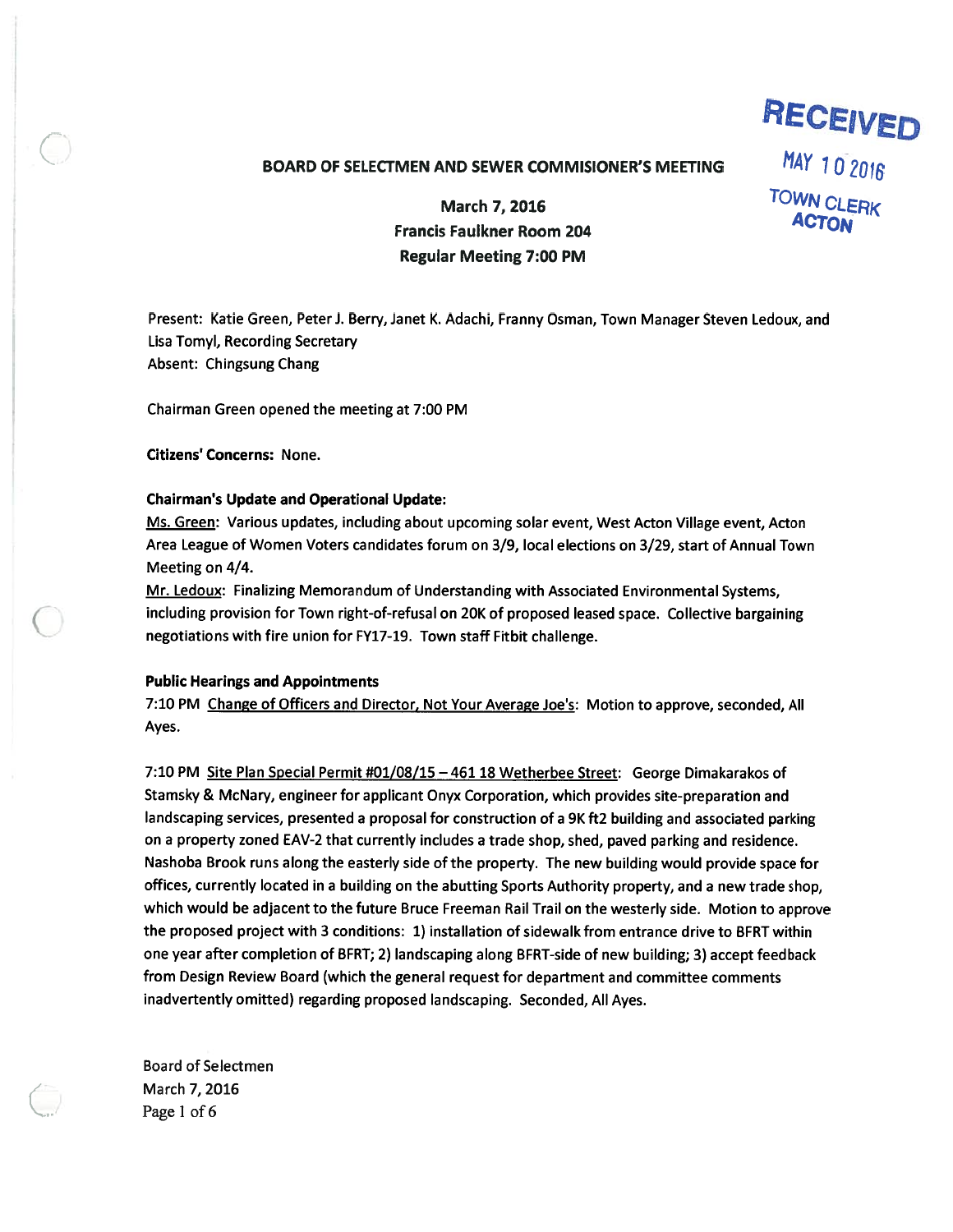8:00 PM Acton Center Traffic Study Presentation: Joe SanClemente, an engineer with consultant Howard Stein Hudson Associates, provided <sup>a</sup> summary of the history of the study and presented study conclusions. In 2001, there was <sup>a</sup> study of Route 27, with additional traffic data in 2014. In 2015, the consultant met with the Historic District Commission. Traffic volume drops pre- and post- rush-hour, with no spike mid-day; volume is down slightly since 2001. The spee<sup>d</sup> zone is <sup>30</sup> mp<sup>h</sup> but drivers usually go faster, around <sup>38</sup> mp<sup>h</sup> but with some traveling at much higher speeds of <sup>60</sup> mph+. The crash history indicates the greatest number of collisions on the western end at the junction of Newtown Road/Route 27/Concord Road.

The first public forum, about existing conditions, was on  $1/29/2015$ ; the  $2<sup>nd</sup>$  forum, about existing conditions and several alternatives, was on 6/1/2015. The need for <sup>a</sup> traffic signal depends on volume and various other factors, and Acton satisfied only one, so Town should focus on other ways to address traffic issues. Among the alternative concepts, Concept <sup>1</sup> sought to resolve the conflict at the 4-way intersection by converting it to <sup>a</sup> 3-way intersection; Concept 2 aimed to slow traffic with raised crosswalks; Concepts 3a and 3b did not address the 4-conflict issue. The consultant received lots of feedback and pushback regarding the idea of reversing travel direction on Newtown and the raised crossings.

The consultant's recommendations are for phased-in improvements:

1)

- •relocate utility pole on Route 27 that blocks sight lines
- • reinforce speed limit sign with flashing sign that shows actual speed and records data on volume, time of day for transmittal to the Police Department.
- narrower sight lines, wider shoulder

2) raised crosswalks

3)

- one-way segmen<sup>t</sup> on Concord
- •add left-turn lane (to left of horse trough) onto Route 27 from right-hand branch of Concord
- •make Woodbury Lane right-turn-only onto Route 27

David Shoemaker, 14 Newtown Road — Likes change of triangle to roundabout. But concern about crossing Route 27. Should reduce speed to 25 mp<sup>h</sup> as in Chelmsford and Maynard town centers and move <sup>35</sup> mp<sup>h</sup> sign farther from where <sup>30</sup> mp<sup>h</sup> zone starts. Mr. SanClemente: Speed limits are based on the travel speed of 85%, which in Acton's Town center would mean increasing the current speed limit. That is why the need to make <sup>p</sup>hysical changes to reduce speed.

Nigel Godley, <sup>10</sup> Wood Lane — Hikes Nagog Hill Road, has to cross Route <sup>27</sup> which is very dangerous. 1) move spee<sup>d</sup> sign father away, 2) what about police enforcement of spee<sup>d</sup> limits, such as on-site during pea<sup>k</sup> times, 3) how does making Concord 1-way with new left turn by horse trough help? Mr.

Board of Selectmen March 7, 2016 Page 2 of 6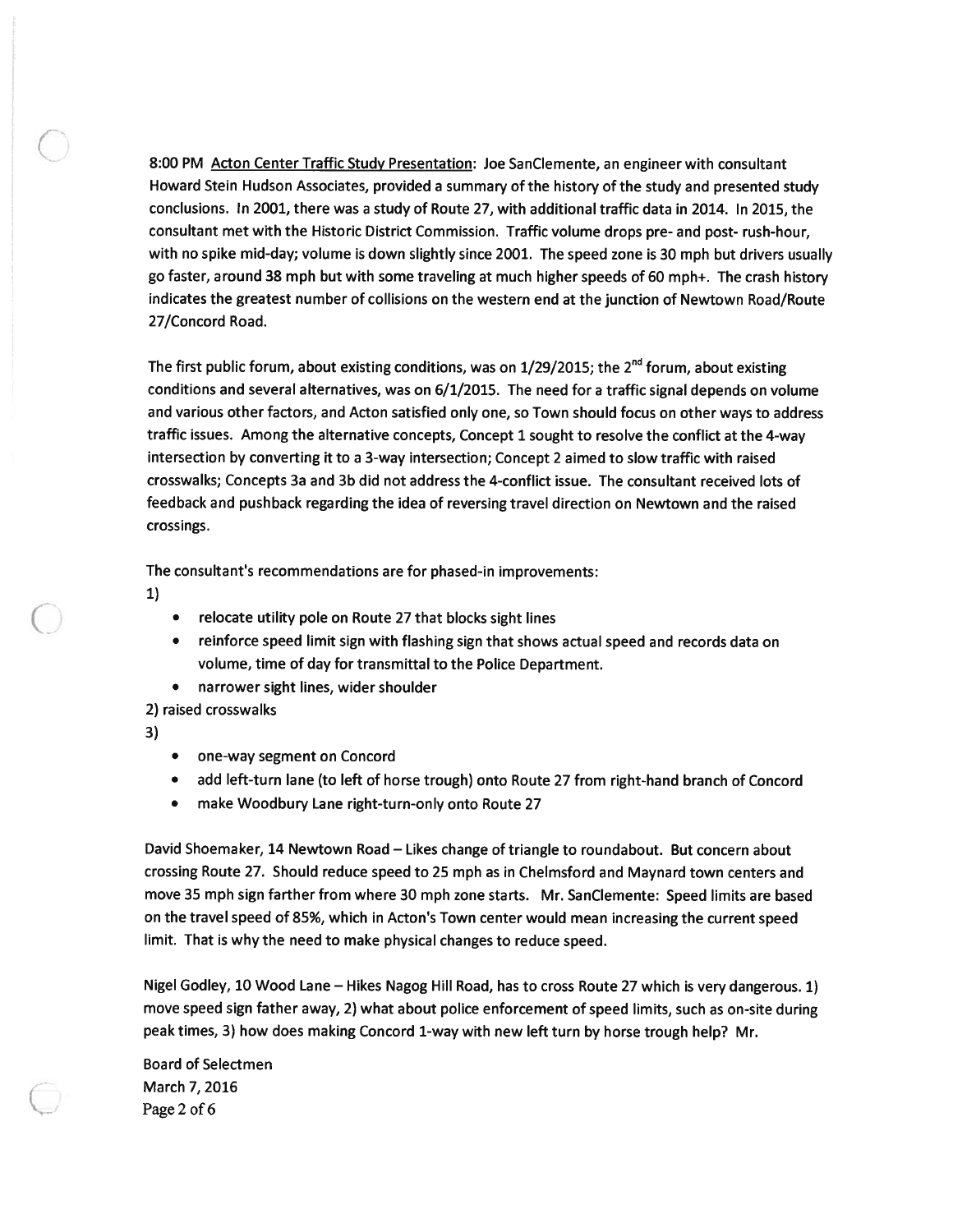SanClemente: The changes would reduce one source of conflict at the Newtown Road intersection. 4) Concern about cars racing down Concord Road and into crosswalk near Wood Lane. Mr. SanClemente: Original speed zones set by MA Department of Transportation based on earlier study and 85% standard. So speed was 35 mph as far as Town center, where speed dropped to 30 mph. Problem today is that actual speeds don't match posted limits.

Roland Bourdon, Simon Willard Road — 1) what about signs that light up when pus<sup>h</sup> button, as at West Concord crossings? 2) move horse trough. Mr. SanClemente: Trying to be sensitive to context. Hence raised speed bumps. Historic District Commission says could be some flexibility about horse-trough location.

David Martin, High Street — 1) reverse order of phases; 2) agrees with flashing-sign suggestion.

Mark Forrester, Wood Lane — Abutters near crosswalk hear cars crossing, so hump would cause audible sound. Police cars posted on Concord and High slow drivers. But never posted on Route 27/Town center, excep<sup>t</sup> for business at Town Hall. 466 Main Street crosswalk noise <sup>a</sup> concern, as would be traffic lights, with the constant starting/stopping. Thinks <sup>p</sup>hase-reversal idea good.

Barry Atchison, Alcott Street — 1) question about 85% standard, 2) Fire Department driving out of station will need to loop around.

John, Concord Road and Main — concern about spee<sup>d</sup> bumps because Fire and Police Departments speed to North Acton

Matthew Mehler, <sup>25</sup> Newtown Road — Open process. Was concerned about propose<sup>d</sup> reverse-flow on Newtown.

The next step is Selectmen authorization to move forward. Town Engineer Corey York proposed to start with Phase <sup>I</sup> because easier to implement: speed controls, including markings on road, etc.

David Shoemaker, <sup>14</sup> Newtown Road — Would like Selectmen to look into having police on-site to monitor traffic.

Board members expressed suppor<sup>t</sup> for proceeding with Phase 1.

### Selectmen's Business

Commuter Rail Parking Meter Rate: Town Engineer Corey York presented propose<sup>d</sup> rate increases for bike lockers, resident stickers, senior resident stickers, Jones Field reserved parking and parking meters. Bike locker annual fee would increase from <sup>75</sup> to 100; resident sticker annual fee, for <sup>20</sup> days per

Board of Selectmen March 7, 2016 Page 3 of 6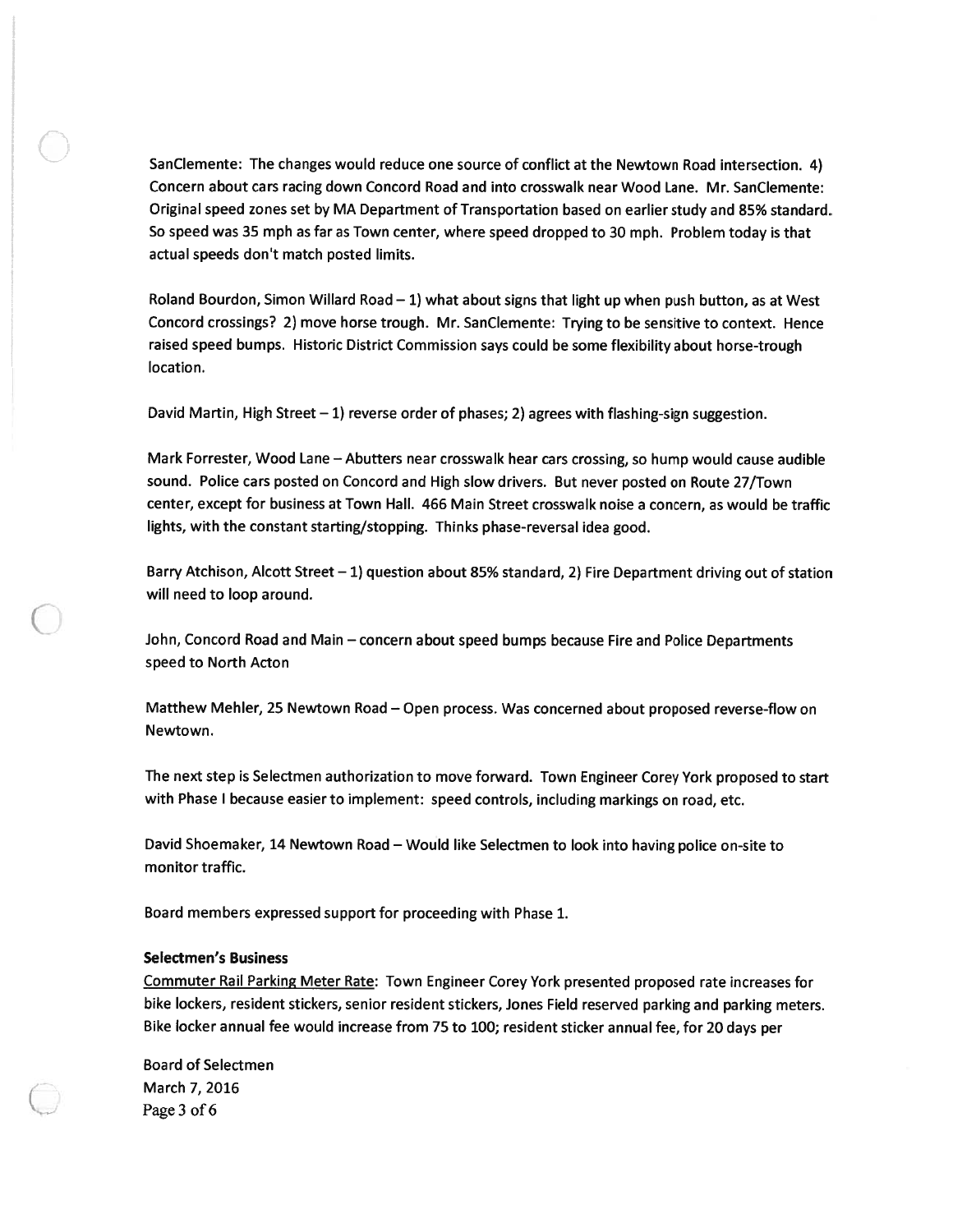month, from 50 to 100, senior resident sticker annual fee, from 25 to 50; monthly fee for Jones Field, from 500 to 100; and daily rate for meters (12 hours) from 2.50 to 5.00. Daily rate at Littleton station is 4. No impact on shuttle cost, which still is \$2.50. No restriction on overnight parking in main lot, excep<sup>t</sup> for winter ban 1-5 AM. Some problems with overnight parking in West Acton lot. The new meters should arrive in March, with the new system starting in April, which is when the rates would change. The Board discussed the need for additional publicity and outreach about the proposed rate changes, and perhaps <sup>a</sup> delay the effective date until 7/1.

David Martin, South Acton Train Station Advisory Committee chairman — 1) the rates have been held to the current level for 10 years, pending completion of construction. So the increase seems large but is the first in <sup>a</sup> long time. 2) there is concern about Acton rates being too attractive in comparison to West Concord or Littleton. Mr. Martin said SATSAC could help with outreach about the rate changes.

Board agreed to postpone vote, let SATSAC do outreach and ge<sup>t</sup> feedback about proposed increases to be effective 7/1.

Acton Leadership Group Update: Consensus regarding FY17 provides for cut of 200K from municipal budget, not using unused tax levy of 985K, limiting reserves-use to 2.54M in FY17, and to 1.3M in outyears, FY18 and FY19, with spreadsheets therefore showing deficits that ALG members for those years will have to address.

Selectmen to Take Position on Warrant Article Assignments and Close the Warrant:

The Board heard updates about and took positions on warrant articles.

- Articles 8-9, Minuteman annual assessment, proposed debt issuance: Kevin Mahoney, Assistant Superintendent for Finance, provided update. 1/27 MA School Building Authority approva<sup>l</sup> of 44M funding of 145M total for new-building project; 120-dayperiod starts for District approva<sup>l</sup> of project; all 16 member-towns approved amended regional agreement, and MA Department of Elementary and Secondary Education expected to approve end of this week, at which time amended agreemen<sup>t</sup> will be effective, excep<sup>t</sup> for withdrawal of 6 members, which will be effective 7/2017; School Committee to vote 3/15 re debt-issuance proposa<sup>l</sup> after which member-towns have 60 days to approve/disapprove, including taking no action which is approva<sup>l</sup> by default. <sup>6</sup> withdrawing towns likely to have debtissuance on warrants but take no action. Board voted to recommend annual assessment but defer taking position on debt-issuance article.

- Article 27, Electrical load aggregation: Patrick Roach, Metropolitan Area Planning Commission, provided overview of electrical load aggregation. Over 60 MA communities participating. Approval of article will allow Town to look into forming <sup>p</sup>lan, hire consultant to develop <sup>p</sup>lan, provide public review, secure Board approval. MAPC has approve<sup>d</sup> consultant who can work with member-towns, taking small bit of utility bills as fee. All residents included unless op<sup>t</sup> out, but may op<sup>t</sup> out at any time before or during program. Mr. Berry: Green Advisory Board members noted that with <sup>3</sup> large energy bills pending

Board of Selectmen March 7, 2016 Page 4 of 6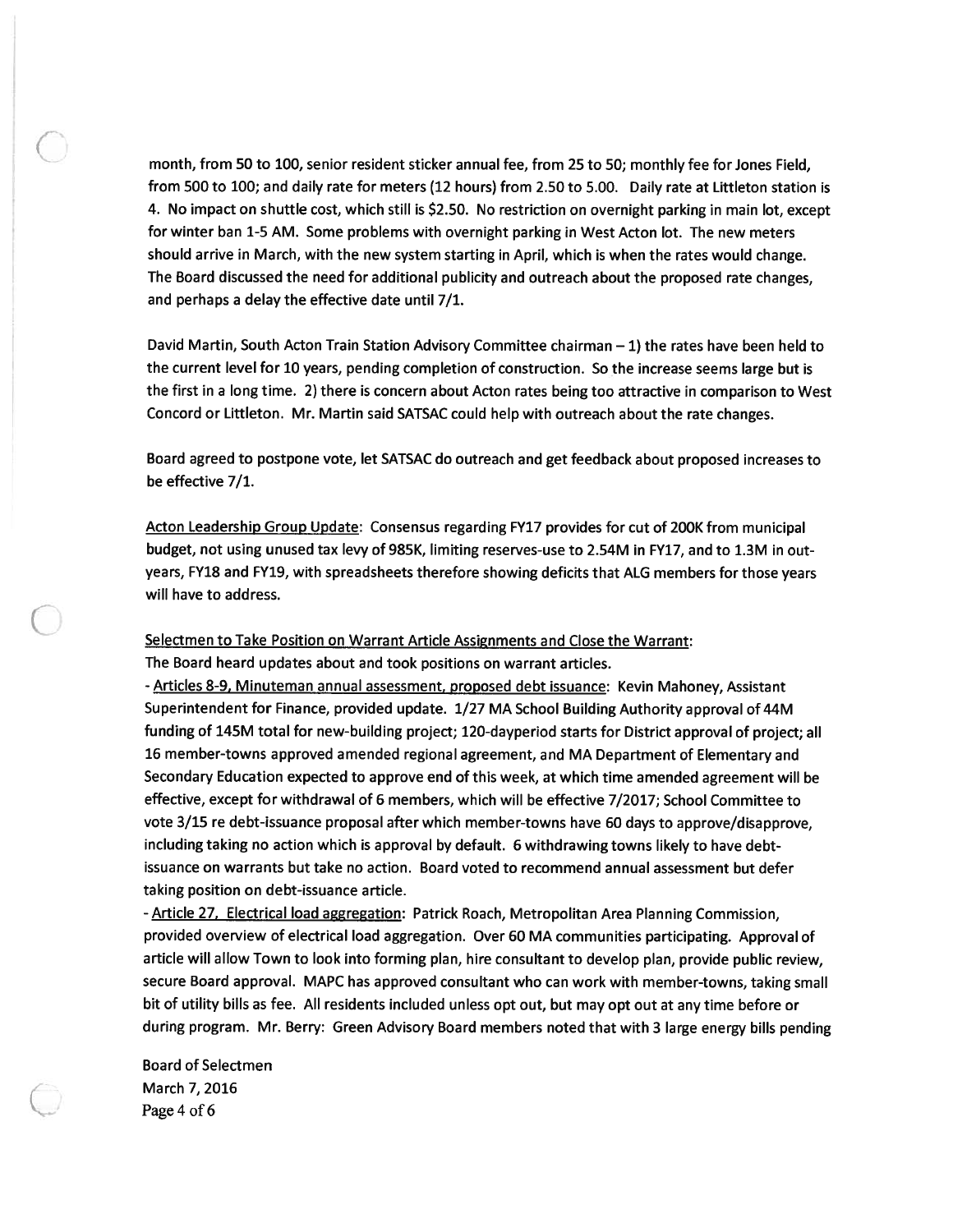in MA Legislature, Town should hold off entering into aggregation agreemen<sup>t</sup> until disposition of legislation is clear. Mr. Roach: Town still may move ahead and then wait if market doesn't look good. Mr. Ledoux: Former Acton resident (and GAB member) Tom Michelman has been working with MAPC and could come back to Acton to talk with Board. Mr. Roach: Utility companies set rates every <sup>6</sup> months, but municipal contract typically is <sup>1</sup> year and can be as long as <sup>3</sup> years. Can op<sup>t</sup> out and in at any time, go back to basic service if op<sup>t</sup> out. Board voted to recommend.

- Article 5, Acton-Boxborough Regional District Budget: AB School Chairman Kristina Rychlik presented District budget. Board voted to recommend.

- Article 24, Lease Authorization - Senior Center: Senior Center Director Sharon Mercurio and Senior Center Study Committee Chairman Dean Charter provided an update. Strong opposition to the Arlington Street site for <sup>a</sup> new senior center led to rethinking of proposal. Article authorizes Board and Town Manager to enter into <sup>a</sup> lease, with monies in short term to come from 125K and 75K in <sup>g</sup>ift funds toward lease/other costs. Marge Kennedy, Church Street, wrote to Board about revisiting community center idea; Board will take up community-center idea at <sup>a</sup> later date. Board voted to recommend. - Articles 21-22, Kelley's Corner zoning amendments and infrastructure articles: Planning Director Roland BartI provided an overview. Town Meeting should address Article <sup>21</sup> first because zoning amendments are necessary in order to pursue the Article <sup>22</sup> infrastructure proposal. Article <sup>22</sup> is for 756K (of <sup>a</sup> total estimated cost of 9-12M), with 80-20 federal-state funding ratio; estimated cost to Town for right-of-way acquisitions about 1.6-2M. Aim of amendments is to create overlay district in Kelley's Corner for more, denser development with greater height and mixed use. Underlying district zoning still would be available if <sup>a</sup> developer preferred that. Planning Board had concerns about height, inclusion of residences, but inclusion of residences is key, will create unique Acton town center that doesn't simply replicate another location. Such town centers popping up all over U.S. Influx of new residents not projected to have much impact on school enrollment. Board voted to recommend both articles.

-Articles 10-11, Collective Bargaining Agreements: Police Chief Frank Widmayer presented. Board voted to recommend both articles.

- Articles 28-30, Zoning Bylaw Amendments: Mr. Bartl provided an overview. Board voted to recommend all articles.

- Article 23, Community Preservation Act projects: Mr. Berry provided an overview. Board voted to recommend.

-Articles 25-26, Land Acquisitions, Central Street and Conant Street: Board voted to recommend. -Municipal Budget articles (4, 6, etc.): Mr. Ledoux provided summary of updated budget: Total budget is 32,656,604 with operating comprising 32,247,604, subsidies comprising 247K and capital comprising 162K. In accordance with recent Acton Leadership Group consensus, budget cuts 200K from propose<sup>d</sup> budget that Selectmen recommended to Finance Committee in 2/2016. Board voted to recommend all.

Board also voted to recommend articles propose<sup>d</sup> for Consent Calendar or otherwise not requiring discussion.

Board of Selectmen March 7, 2016 Page 5 of 6